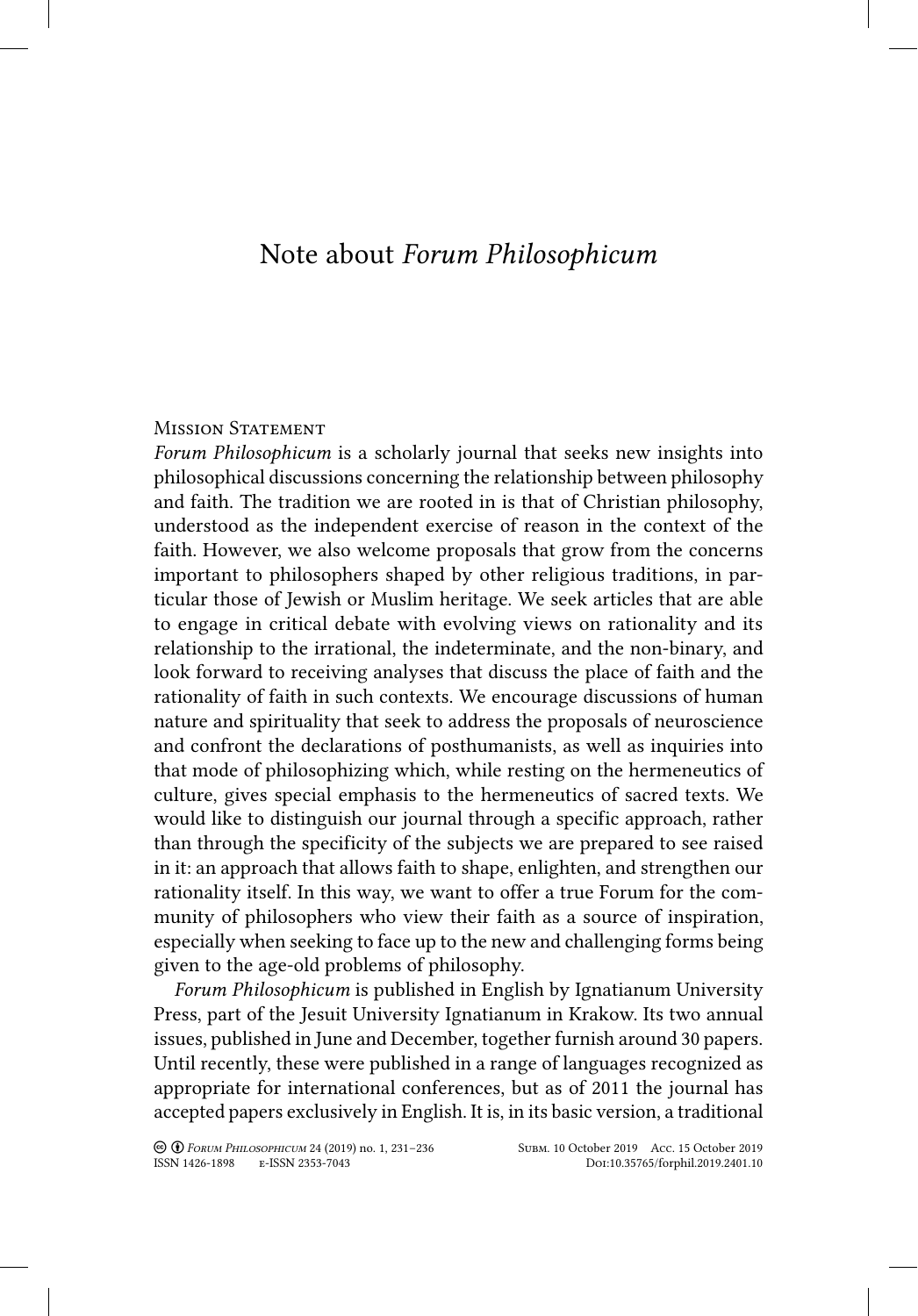print-based journal, but also has a parallel online version, available via the EBSCO Academic Search Complete electronic database (since vol. 6, 2001) and the Philosophy Documentation Center online subscription service (since vol. 1, 1996). Since vol. 23, 2018, all articles are published in full openaccess model based on Creative Commons Attribution (BY) license. Selected earlier articles are published in open access on the journal's website. The journal is also indexed in, among others, The Philosopher's Index, Atla Religion Database, and the PhilPapers database.

#### **SUBMISSIONS**

*Forum Philosophicum* accepts submissions in English only. We publish papers, cycles of papers, discussions and book reviews. Papers submitted for consideration in *Forum Philosophicum* cannot exceed 20000 words, including footnotes and bibliography. They should be preceded by an abstract not exceeding 200 words. Manuscripts should be submitted via e-mail to the following address:

forum.philosophicum@ignatianum.edu.pl All papers accepted for publication that are authored by a non-native speaker of English will be examined by a specialist native-speaker language consultant familiar with the peculiarities of philosophical English. MORE INFORMATION about submissions and guidelines for authors may be found at http://forumphilosophicum.ignatianum.edu.pl/submissions

# Editorial Board

Bogumił Strączek, *Editor-in-Chief* Jesuit University Ignatianum in Krakow, Poland Jakub Pruś, *Secretary and Associate Editor*  Jesuit University Ignatianum in Krakow, Poland Szczepan Urbaniak SJ, *Associate Editor for Phenomenology* Jagiellonian University in Krakow, Poland Marcin Podbielski, *Associate Editor for Ancient and Patristic Philosophy* Jesuit University Ignatianum in Krakow, Poland Carl Humphries, *Language Editor*  Jesuit University Ignatianum in Krakow, Poland Férdia Stone-Davis, *Language Editor*  Margaret Beaufort Institute of Theology, Cambridge, UK Magdalena Jankosz, *Auxiliary Editor*  Pontifical University of John Paul II, Poland Rev. Mark Sultana, *Auxiliary Editor* University of Malta, Faculty of Theology, Malta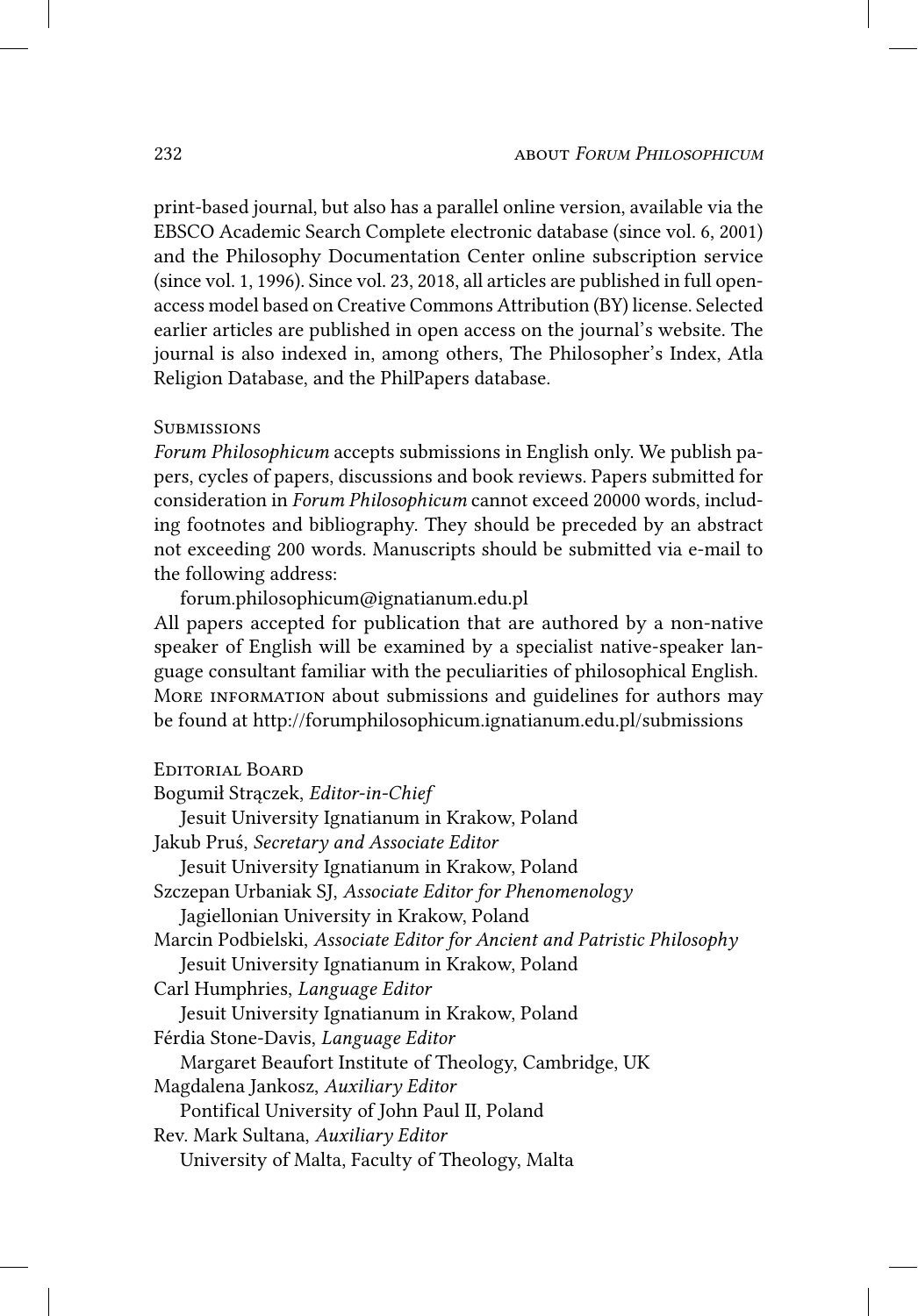Advisory Board Andreas Wilmes West University of Timisoara, Romania Anna Zhyrkova Jesuit Univeristy in Krakow, Poland Christopher Wojtulewicz Katholieke Universiteit Leuven, Belgium Petr Dvořák Academy of Sciences of the Czech Republic, Prague; Palacky University, Olomouc Dariusz Łukasiewicz Kazimierz Wielki University in Bydgoszcz, Poland Fr. David Pratt Georgetown University, USA Andrey Tikhonov Southern Federal University at Rostov-on-Don, Russia Elizabeth Burns University of London, UK

# CONTACT INFORMATION

Forum Philosophicum, Beyzymówka, p. 3 Jesuit University Ignatianum in Krakow ul. Kopernika 26, 31-501 Kraków, Poland e-mail forum.philosophicum@ignatianum.edu.pl phone +48123999661 fax +48123999501 www https://forumphilosophicum.ignatianum.edu.pl online version http://pdcnet.org/forphil

### Publisher information

Wydawnictwo Naukowe Akademii Ignatianum w Krakowie Zofijówka Office 6, ul. Kopernika 26, 31-501 Kraków (Poland) tel. 12 39 99 620, fax 12 39 99 501 e-mail: wydawnictwo@ignatianum.edu.pl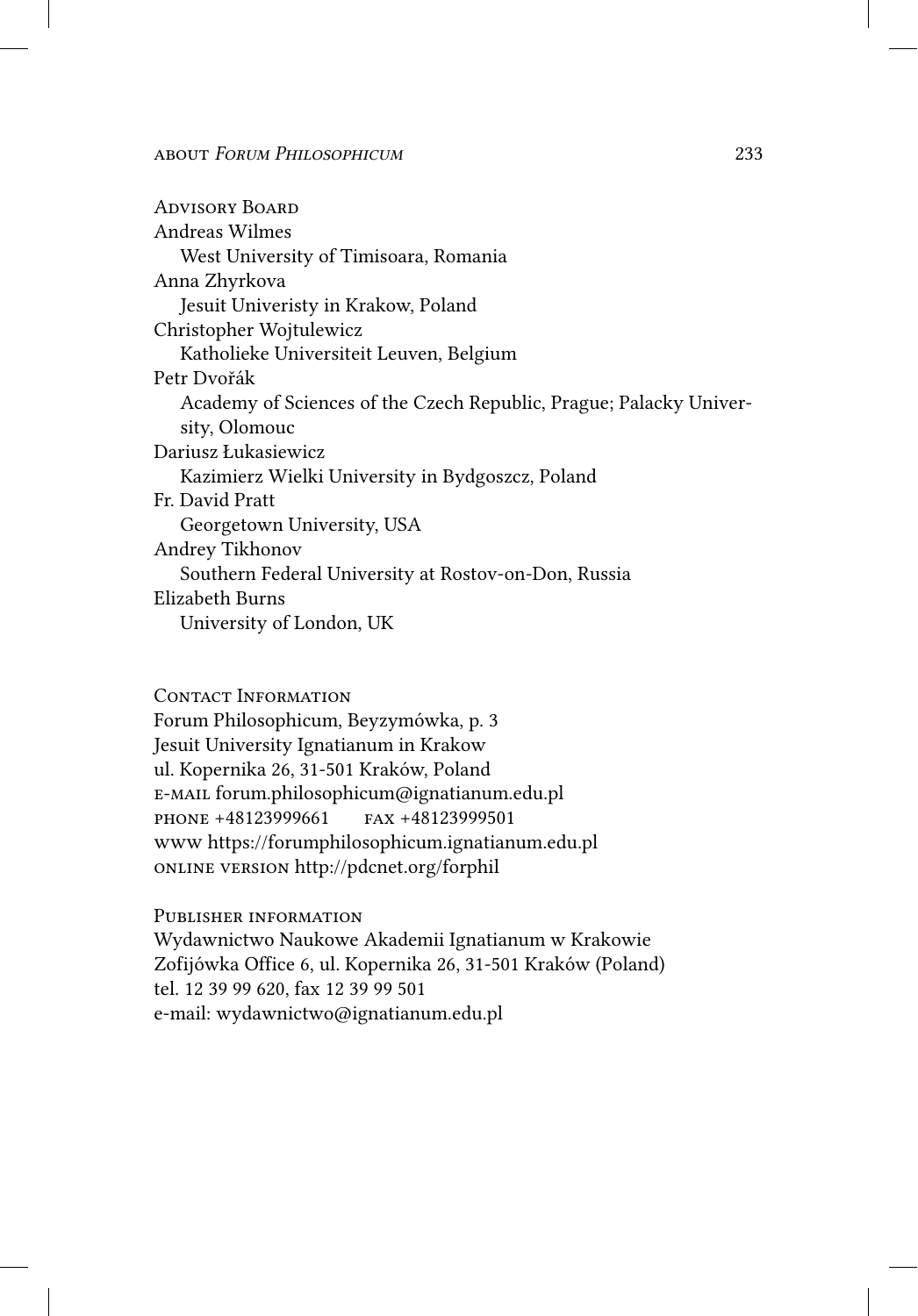# Review process

The review process for papers submitted to Forum Philosophicum adheres to the following guidelines:

- 1. A paper, submitted to the Editor, may be returned to the author if it does not meet the criteria described in the section Sumbissions, or if it does not discuss a topic within a subject-area of interest to Forum Philosophicum.
- 2. Each paper will be sent to two reviewers for blind review. At least one of the reviewers must be affiliated in a different country than the author.
- 3. Members of the Board, including the Editor, are not allowed to write reviews. No specialist who is known to be related to the author or who may reasonably be thought to have collaborated with the author or supervised his / her work is eligible as a reviewer.
- 4. Reviewers are explicitly asked to focus on the research and philosophical merits of a paper; they are told that any linguistic and/or technical deficiencies pertaining to an otherwise good paper may be dealt with separately by the editors.
- 5. The reviewers are asked to conclude their review with a clear opinion, stating that a paper is (a) publishable without revisions, or (b) may be published after minor revisions have been introduced, or (c) may be resubmitted after major revision, or (d) should not be considered for publication at all.
- 6. The final decision concerning which of the papers that have obtained at least one positive review are to be published is taken by the Editorin-Chief, in consultation with the Editorial Board.
- 7. The names and affiliations of all reviewers are published annually in the Autumn issue and at the website of the journal.

# Legal issues

COPYRIGHT Forum Philosophicum is published by Ignatianum University Press under a Creative Commons Attribution 4.0 International License. Authors of papers that have been accepted will be asked to grant the publisher the royalty-free right to first publication, as well as a non-exclusive right to distribute and archive the paper in electronic format, including through organizations specializing in the distribution and archiving of scholarly journals.

It should be understood that the fact of publication constitutes the sole form of remuneration to be received by authors. Authors will also receive three print copies of the issue containing the published paper and a PDF file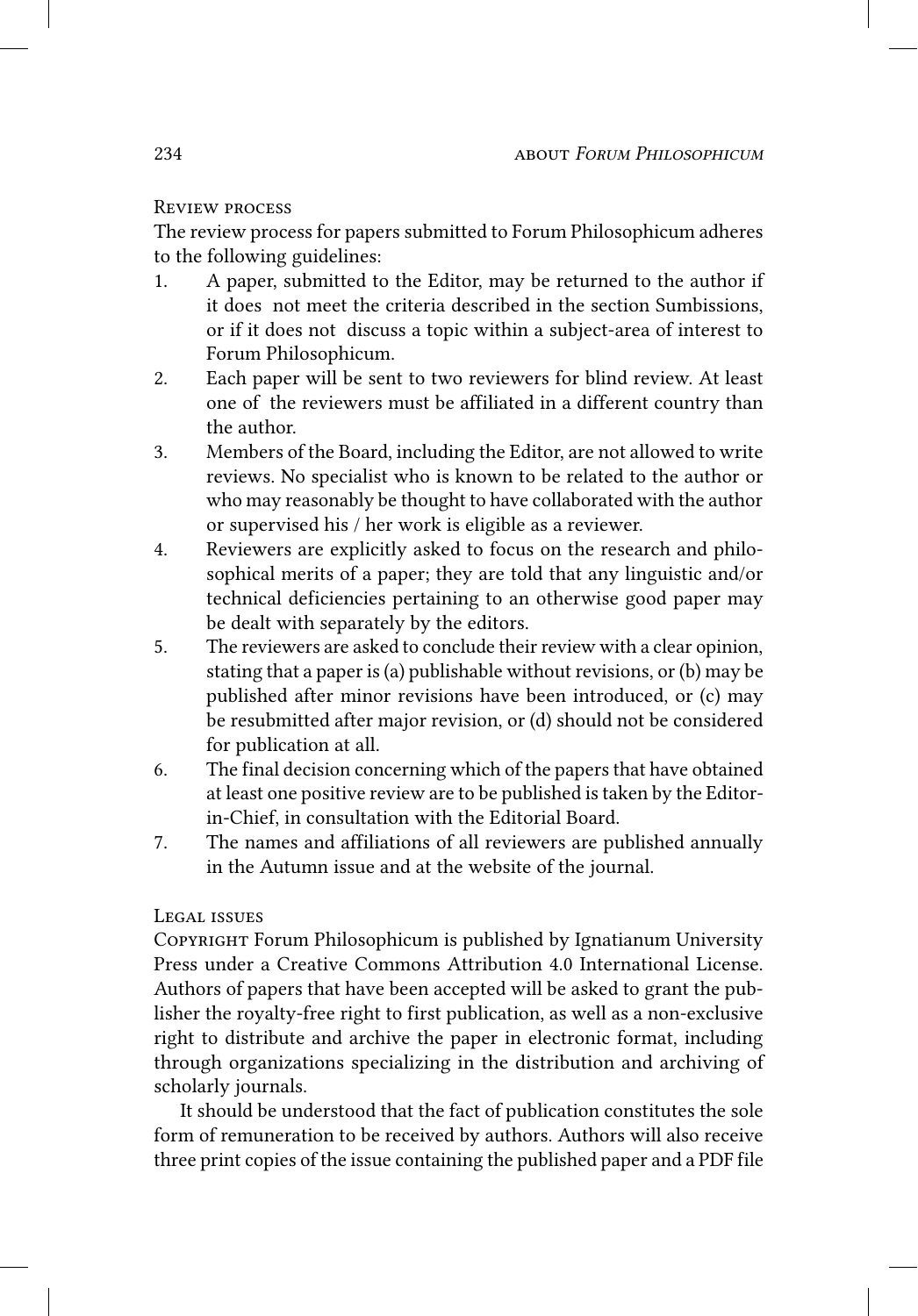of their paper, which may be freely redistributed. Papers first published in *Forum Philosophicum* may be republished without asking permission from Ignatianum University Press. The authors and publishers are requested to mention *Forum Philosophicum* as the place of initial publication. Financing All authors whose research is supported by special sources of financing, such as grants, research programs, etc., are asked to prepare an information note mentioning the support they have received. Originality *Forum Philosophicum* will only accept manuscripts of papers not previously published in, or submitted to and still currently under review by, an- other journal or collection.

The Polish Ministry of Science and Higher Education requires the editors of all Polish journals which they evaluate to follow certain basic rules of scientific honesty, as defined by Committee on Publication Ethics. While we strongly believe that the authors submitting papers to Forum have no intention whatsoever of breaking those rules, and while the rules pertaining to joint authorship are rarely applicable to papers submitted to a philosophical journal, we consider it important to reiterate some of those rules to our authors. Thus, we remind authors that it is not acceptable to submit papers that reflect anything other than original research or reflections conducted by the author himself / herself. Concealing the true authorship of a part of a paper, even if the paper is in itself an original contribution, also constitutes a breach of such rules. Since all papers are reviewed by specialists, those seeking to make a submission should work on the assumption that all instances of such plagiarizing or ghost-writing will be detected. For jointly authored papers, a clear indication must be given in the paper itself of the manner and extent of each and every author's contribution. Papers with so-called "guest authors," whose contribution to the thesis of the paper is actually minimal, cannot be accepted. All cases of academic dishonesty, if detected, will be reported to the organizations with which the authors are affiliated.